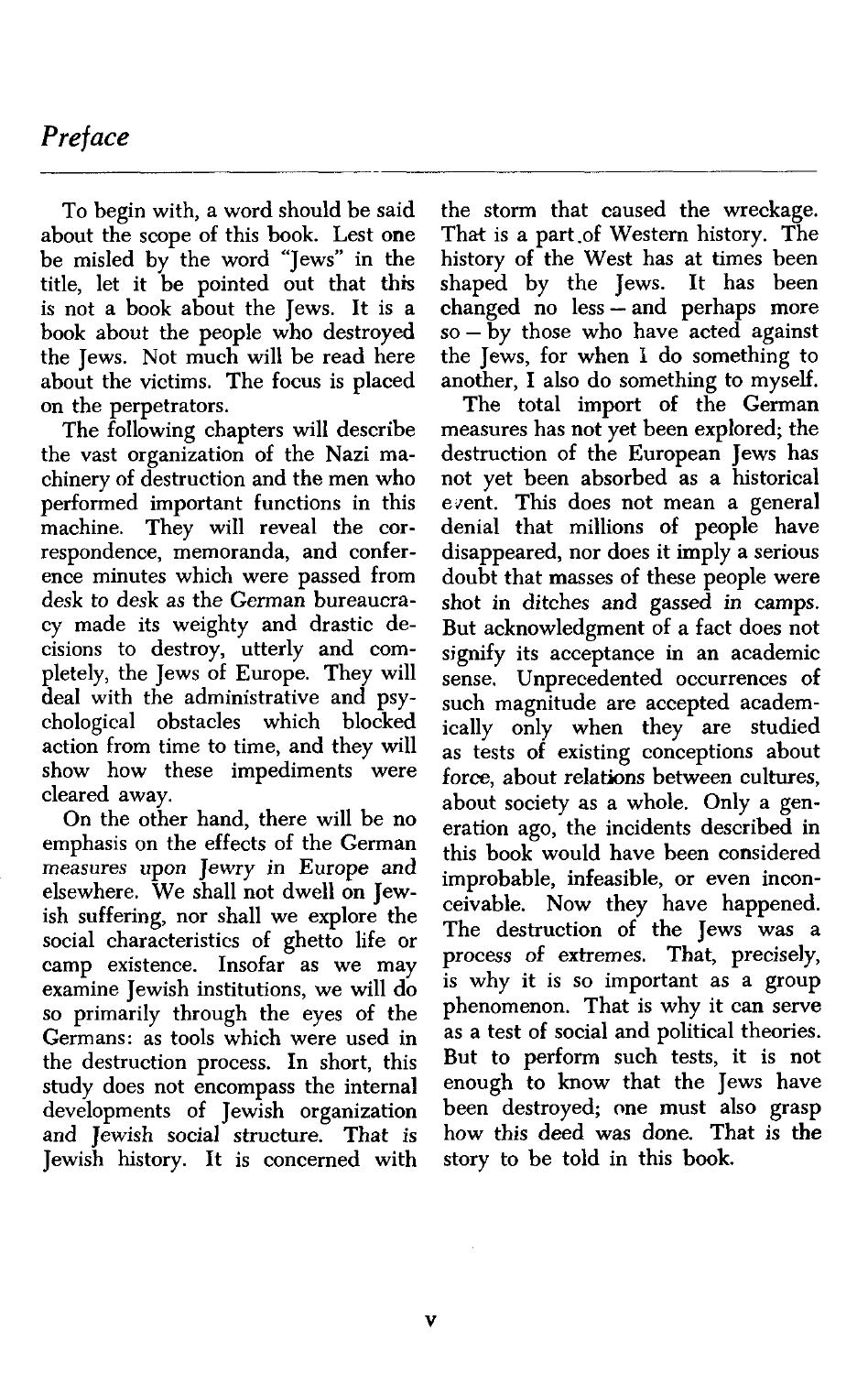My work was begun in 1948; it was accomplished with considerable help. A great many people gave me counsel and assistance. Some of them furthered decisively the achievement of the final result.

From the outset I have been indebted to Professor Hans Rosenberg of Brooklyn College. I must credit him with comments which convinced me that this project had to be undertaken.

The late Franz Neumann of Columbia University introduced me to the indispensable Nuremberg material. He then placed me on the staff of a research organization to examine the document collections at Alexandria, Virigina.

Professor William T. R. Fox of Columbia University gave me much encouragement during a difficult period. His many acts of kindness, freely extended again and again, brought me a degree and an award, as well as grants and teaching positions.

The late Dr. Philip Friedman of Columbia University and the YIVO Institute also went out of his way to express concern for me and my work. At the same time, my father shared with me his patience and his sense of literary balance.

My old friend Eric Marder stood by for a decade while the work was under way. Throughout these years I drew extensively on his penetrating insights in the shaping of the book.

Shortly before the end of the effort, Mr. Frank C. Petschek interested himself in the manuscript. He read it line by line. Then he offered in a singular gesture to make possible its appearance in print.

When this study was first conceived, it was intended as the first word on a difficult subject. Now that the job is done, let it be received in that spirit. RAUL HURERC

BURLINGTON, VERMONT October 25,1960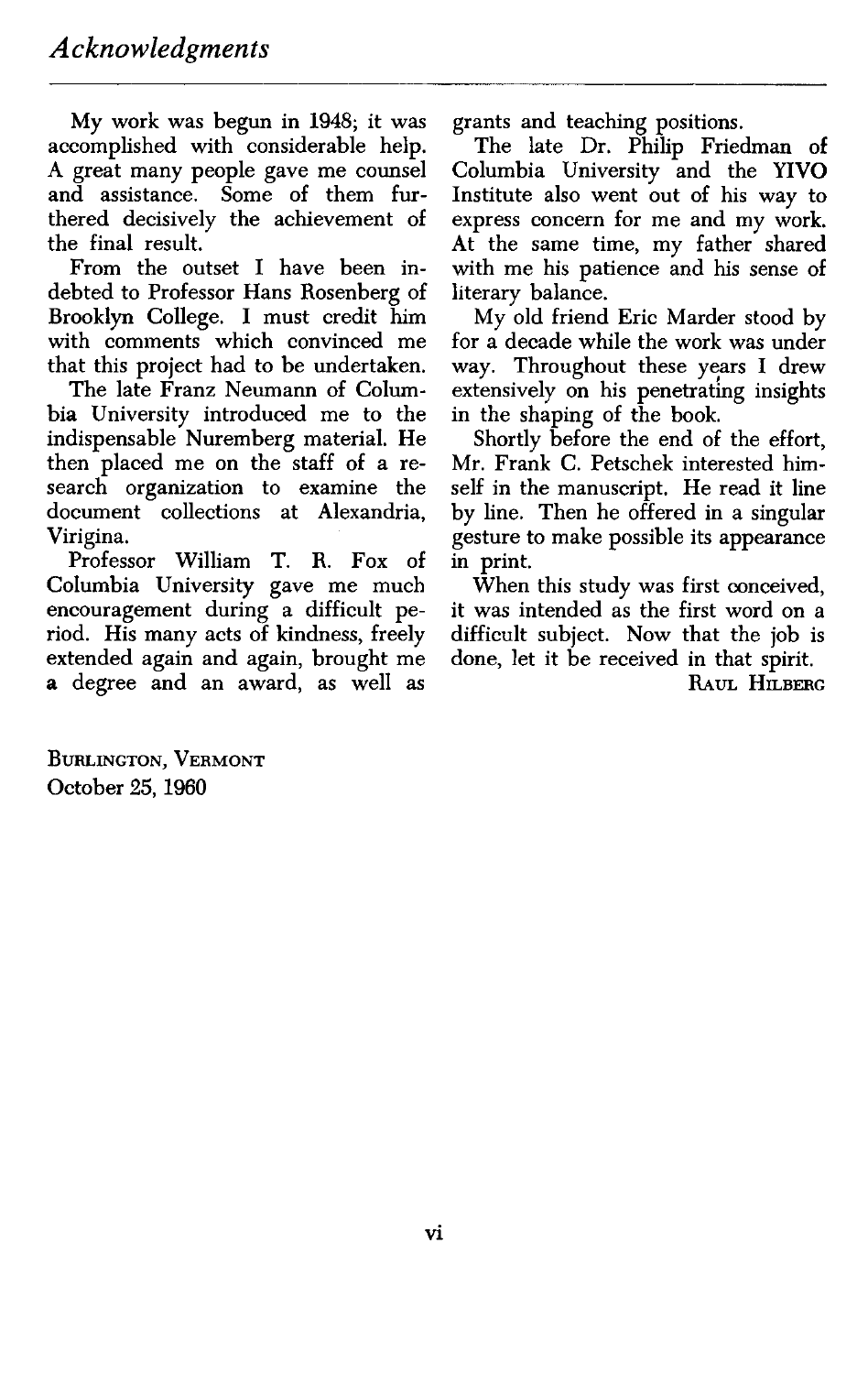The German destruction of the European Jews was a tour de force; the Jewish collapse under the German assault was a manifestation of failure. Both of these phenomena were the final product of an earlier age.

Anti-Jewish policies and anti-Jewish actions did not have their beginning in 1933. For many centuries, and in many countries, the Jews have been victims of destructive action. What was the object of these activities? What were the aims of those who persisted in anti-Jewish deeds? Throughout Western history, three consecutive policies have been applied against Jewry in its dispersion.

The first anti-Jewish policy started in the fourth century after Christ in Rome.1 In the early 300's, during the reign of Constantine, the Christian Church gained power in Rome, and Christianity became the state religion. From this period, the state carried out Church policy. For the next twelve centuries, the Catholic Church prescribed the measures that were to be taken with respect to the Jews. Unlike the pre-Christian Romans, who claimed no monopoly on religion and faith, the Christian Church insisted upon acceptance of Christian doctrine.

For an understanding of Christian policy toward Jewry, it is essential to realize that the Church pursued conversion not so much for the sake of aggrandizing its power (the Jews have

1. Pre-Christian Rome had no anti-Jewish policy. Rome had crushed the independent Jewish state of Judea, but the Jews in Rome enjoyed equality under the law. They could execute wills, enter into valid marriages with Romans, exercise the rights of guardianship, and hold office. Otto Stobbe, *Die Juden in Deutschland während des Mittelalters* (Leipzig, 1902), p. 2.

always been few in number) but because of the conviction that it was the duty of true believers to save unbelievers from the doom of eternal hellfire. Zealousness in the pursuit of conversion was an indication of the depth of faith. The Christian religion was not one of many religions, like other religions. It was the true religion, the only religion. Those who were not in its fold were either ignorant or in error. The Jews could not accept Christianity.

In the very early stages of the Christian faith, many Jews regarded Christians as members of a Jewish sect. The first Christians, after all, still observed the Jewish law. They had merely added a few nonessential practices, such as baptism, to their religious life. But this view was changed abruptly when Christ was elevated to Godhood. The Jews have only one God. That God is indivisible. He is a jealous God and admits of no other gods. He is not Christ, and Christ is not He. Christianity and Judaism have since been irreconcilable. An acceptance of Christianity has since signified an abandonment of Judaism.

In antiquity and in the Middle Ages, Jews did not abandon Judaism lightly. With patience and persistence, the Church attempted to convert obstinate Jewry, and for twelve hundred years, the theological argument was fought without interruption. The Jews were not convinced. Gradually the Church began to back its words with force. The Papacy did not permit pressure to be put on individual Jews; Rome never permitted forceful conversions.2 However, the clergy did use pressure on the whole. Step by step, but with ever widening effect, the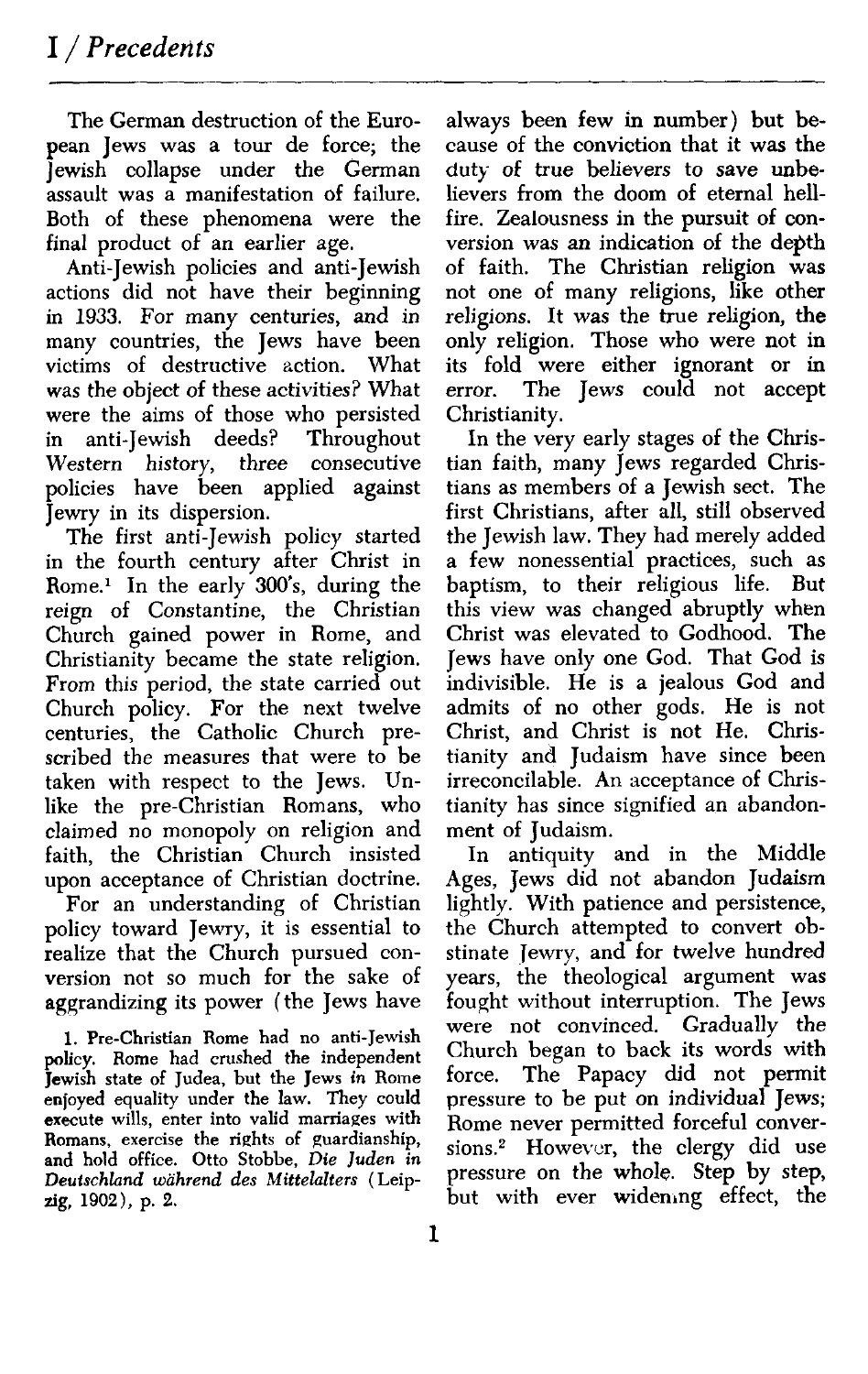Church adopted "defensive" measures against its passive victims. Christians were "protected" from the "harmful" consequences of intercourse with Jews by rigid laws against intermarriage, by prohibitions of discussions about religious issues, by laws against domicile in common abodes. The Church "protected" its Christians from the "harmful" Jewish teachings by burning the Talmud and by barring Jews from public office.3

These measures, which we shall discuss more fully in a moment, were precedent-making destructive activities. How little the Church had accomplished its aim is revealed by the treatment of that relative handful of Jews who succumbed to the Christian religion. The clergy was not sure of its success — hence the widespread practice, in the Middle Ages, of identifying proselytes as former Jews,<sup>4</sup> hence the inquisition of new Christians suspected of heresy,<sup>5</sup> hence the issuance in Spain of certificates of "purity" (*lim pieza)* signifying purely Christian ancestry, and the specification of half new Christians, quarter new Christians, one-eighth new Christians, etc.6

2. This prohibition had one weakness: once converted, even though forcibly, a Jew was forbidden to return to his faith. Guido Kisch, The Jews in Medieval Ger*many* (Chicago, 1949), pp. 201-2.

3. Actually, non-Jews who wish to become Jews face formidable obstacles. See Louis Finkelstein, "The Jewish Religion: Its Beliefs and Practices," in Finkelstein (ed.), The *Jew s: Their History, Culture, and Religion,* (New York, 1949), II, 1376.

4. Kisch, *Jew s in M edieval Germany,* p. 315. 5. *Ibid.*

6. Cecil Roth, "Marranos and Racial Anti-Semitism — A Study in Parallels," *Jew ish Social Studies*, II (1940), 239-48. New Christian doctors were accused of killing patients; a Toledo tribunal handed down a decision in 1449 to the effect that new Christians were ineligible for public office; and in 1604 new Christians were barred from the University of Coimbra *(ibid.)*. Anyone who was a descendant of Jews or Moors was also

The failure of conversion had farreaching consequences. The unsuccesful Church began to look upon the Jews as a special group of people, different from Christians, deaf to Christianity, and dangerous to the Christian faith. In 1542, a reform leader and founder of a new church, Martin Luther, wrote the following lines.

And if there were a spark of common sense and understanding in them, they would truly have to think like this: O my God, it does not stand and go well with us; our misery is too great, too long, too hard; God has forgotten us, etc. I am no Jew, but I do not like to think in earnest about such brutal wrath of God against this people, for I am terrified at the thought which cuts through my body and soul: What is going to happen with the eternal wrath in hell against all false Christians and unbelievers?7

In short, if *he* were a Jew, he would have accepted Christianity long ago.

A people cannot suffer for fifteen hundred years and still think of itself as the chosen people. But this people was blind. It had been stricken by the wrath of God. He had struck them "with frenzy, blindness, and raging heart, with the eternal fire, of which the Prophets say: The wrath of God will hurl itself outward like a fire that no one can smother."8

ineligible to serve in the "Militia of Christ," Torquemada's army, which tortured and burned "heretics" Franz Helbing, *Die Tortur* — *G eschichte der Folter im Kriminalverfahren aller Volker und* Z*eiten* (Berlin, 1902), p. 118.

7. Martin Luther, *Von den Jueden und* Jren Luegen (Wittenberg, 1543), p. Aiii2. Page numbers in the original edition of Luther's book are placed on the bottom of every second or fourth page, as follows: A, Aii, Aiii, B, Bii, Biii, to Z, Zii, Ziii, starting over with a, aii, aiii. In order to identify quotations more closely, I have inserted arabic numerals in my footnotes, thus: Aiii2, Aiii3, etc.

8. Luther, Von *den Jueden,* p. diii. The reference to frenzy is an inversion. Frenzy, etc., is one of the punishments for deserting the one and only God.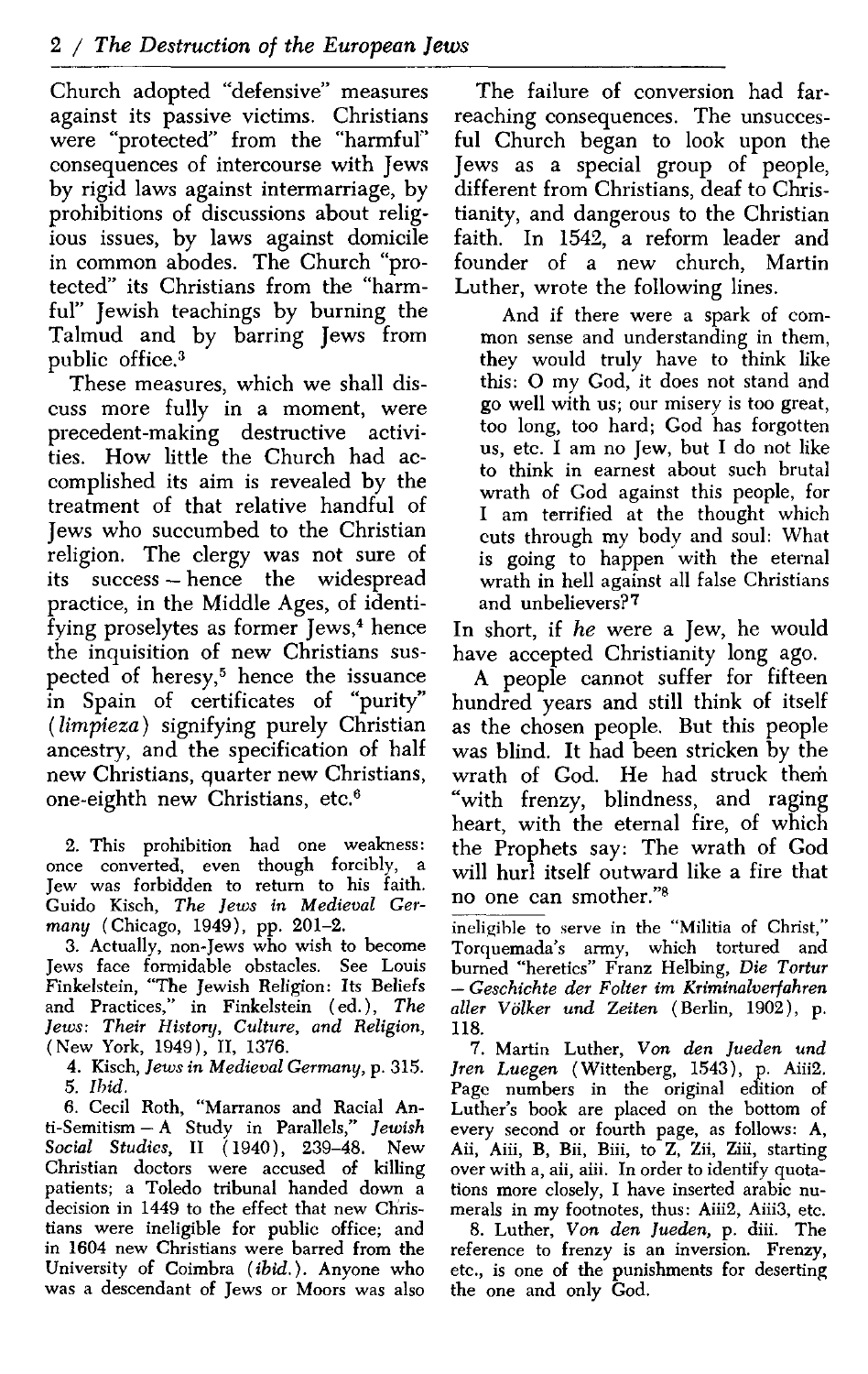The Lutheran manuscript was published at a time of increasing hatred for the Jew. Too much had been invested in twelve hundred years of conversion policy. Too little had been gained. From the thirteenth to the sixteenth centuries, the Jews of England, France, Germany, Spain, Bohemia, and Italy were presented with ultimatums which gave them no choice but one: conversion or expulsion.

Expulsion is the second anti-Jewish policy in history. To be sure, in its origin, that policy presented itself only as an alternative — moreover, as an alternative which was left to the Jews. But long after the separation of church and state, long after the state had ceased to carry out church policy, expulsion and exclusion remained the goal of anti-Jewish activity.

The anti-Semites of the nineteenth century, who divorced themselves from religious aims, espoused the emigration of the Jews. The anti-Semites hated the Jews with a feeling of righteousness and reason, as though they had acquired the antagonism of the church like speculators buying the rights of a bankrupt corporation. With this hatred, the post-ecclesiastic enemies of Jewry also took the idea that the Jews could not be changed, that they could not be converted, that they could not be assimilated, that they were a finished product, inflexible in their ways, set in their notions, fixed in their beliefs.

The expulsion and exclusion policy was adopted by the Nazis and remained the goal of all anti-Jewish activity until 1941. That year marks a turning point in anti-Jewish history. In 1941, the Nazis found themselves in the midst of a total war. Several million Jews were incarcerated in ghettos. Emigration was impossible. A lastminute project to ship the Jews to the African island of Madagascar had fallen through. The "Jewish problem" had to be "solved" in some other way. At this crucial time, the idea of a "territorial solution" emerged in Nazi minds; the "territorial solution," or "the final solution of the Jewish question in Europe," as it became known, envisaged the death of European Jewry. The European Jews were to be killed. That is the third anti-Jewish policy in history.

To summarize: Since the fourth century after Christ, there have been three anti-Jewish policies: conversion, expulsion, and annihilation. The second appeared as an alternative to the first, and the third emerged as an alternative to the second.

The destruction of the European Jews between 1933 and 1945 appears to us now as an unprecedented event in history. Indeed, in its dimensions and total configuration, nothing like it had ever happened before. Five million people were killed as a result of an organized undertaking in the short space of a few years. The operation was over before anyone could grasp its enormity, let alone its implications for the future.

Yet if we analyze that singularly massive upheaval, we discover that most of what happened in those twelve years had already happened before. The Nazi destruction process did not come out of a void; it was the culmination of a cyclical trend.9 We have observed the trend in the three successive goals of anti-Jewish administrators. The missionaries of Christianity had said in effect: You have no right to live among us as Jews. The secular rulers who followed had proclaimed: You have no right to live among us. The German Nazis at last decreed:

9. A regular trend is unbroken (for instance, an increase of population); a cyclical trend is observed in some of the recurring phenomena. We may speak, for example, of a set of wars that become progressively more destructive, depressions that decline in severity, etc.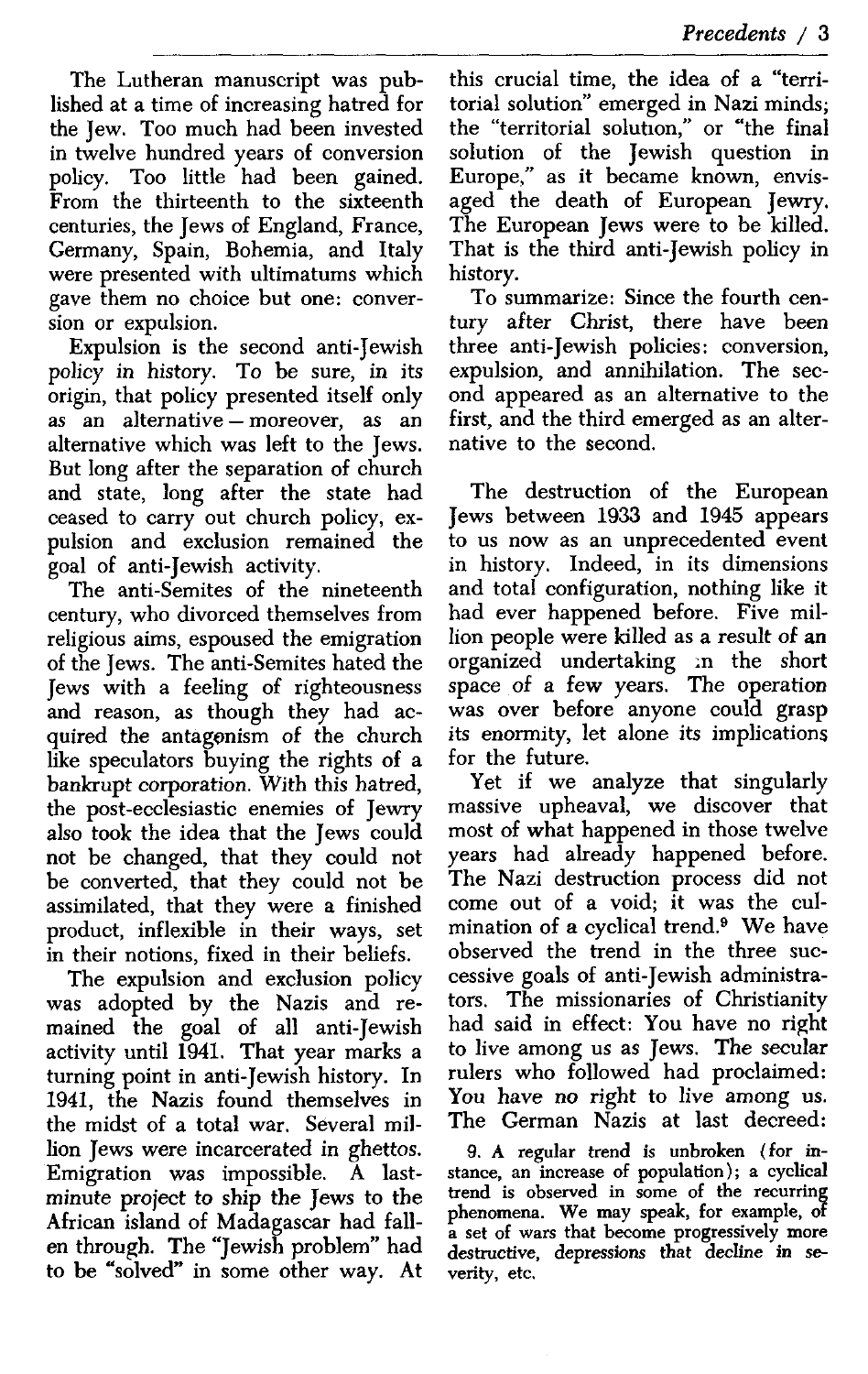You have no right to live.

*T hese* progressively more drastic goals brought in their wake a slow and steady growth of anti-Jewish action and anti-Jewish thinking. The process began with the attempt to drive the Jews into Christianity. The development was continued in order to force the victims into exile. It was finished when the Jews were driven to their deaths. The German Nazis, then, did not discard the past; they built upon it. They did not begin a development; they completed it. In the deep recesses of anti-Jewish history, we shall find many of the administrative and psychological tools with which the Nazis implemented their destruction process. In the hollows of the past, we shall also discover the roots of the characteristic Jewish response to an outside attack.

The significance of the historical precedents will most easily be understood in the administrative sphere. The destruction of the Jews was an administrative process, and the annihilation of Jewry required the implementation of systematic administrative measures in successive steps. There are not many ways in which a modern society can, in short order, kill a large number of people living in its midst. This is an efficiency problem of the greatest dimensions, one which poses uncounted difficulties and innumerable obstacles. Yet, in reviewing the documentary record of the destruction of the Jews, one is almost immediately impressed with the fact that the German administration knew what it was doing. With an unfailing sense of direction and w'th an uncanny pathfinding ability, the German bureaucracy found the shortest road to the final goal.

We know, of course, that the very nature of a task determines the form of its fulfilment. Where there is the will, there is also the way, and if the will

is only strong enough, the way will be found. But what it there is no time to experiment? What if the task must be solved quickly and efficiently? A rat in a maze, which has only one path to the goal, learns to choose that path after many trials. Bureaucrats, too, are sometimes caught in a maze, but they cannot afford a trial run. There may be no time for hesitations and stoppages. That is why past performance is so important, that is why past experience is so essential. Necessity is said to be the mother of invention, but if precedents have already been formed, if a guide has already been constructed, invention is no longer a necessity. The German bureaucracy could draw upon such precedents and follow such a guide, for the German bureaucrats could dip into a vast reservoir of administrative experience, a reservoir which church and state had filled in fifteen hundred years of destructive activity.

In the course of its attempt to convert the Jews, the Catholic Church had taken many measures against the Jewish population. These measures were designed to "protect" the Christian community from Jewish teachings and, not incidentally, to weaken the Jews in their "obstinacy." It is characteristic that as soon as Christianity became the state religion of Rome, in the fourth century A.D., Jewish equality of citizenship was ended. "The Church and the Christian state, concilium decisions and imperial laws, henceforth worked hand in hand to persecute the Jews."10 Table 1 compares the basic anti-Jewish measures of the Catholic Church and the modem counterparts enacted by the Nazi regime.11

10. Stobbe, *Die Juden in Deutschland,* p. 2.

11. The list of Church measures is taken in its entirety from J. E. Scherer, *Die Rechtsverhältnisse der Juden in den deutsch-österreichischen Ländern* (Leipzig, 1901), pp. 39-49. Only the first date of each measure is listed in Table 1.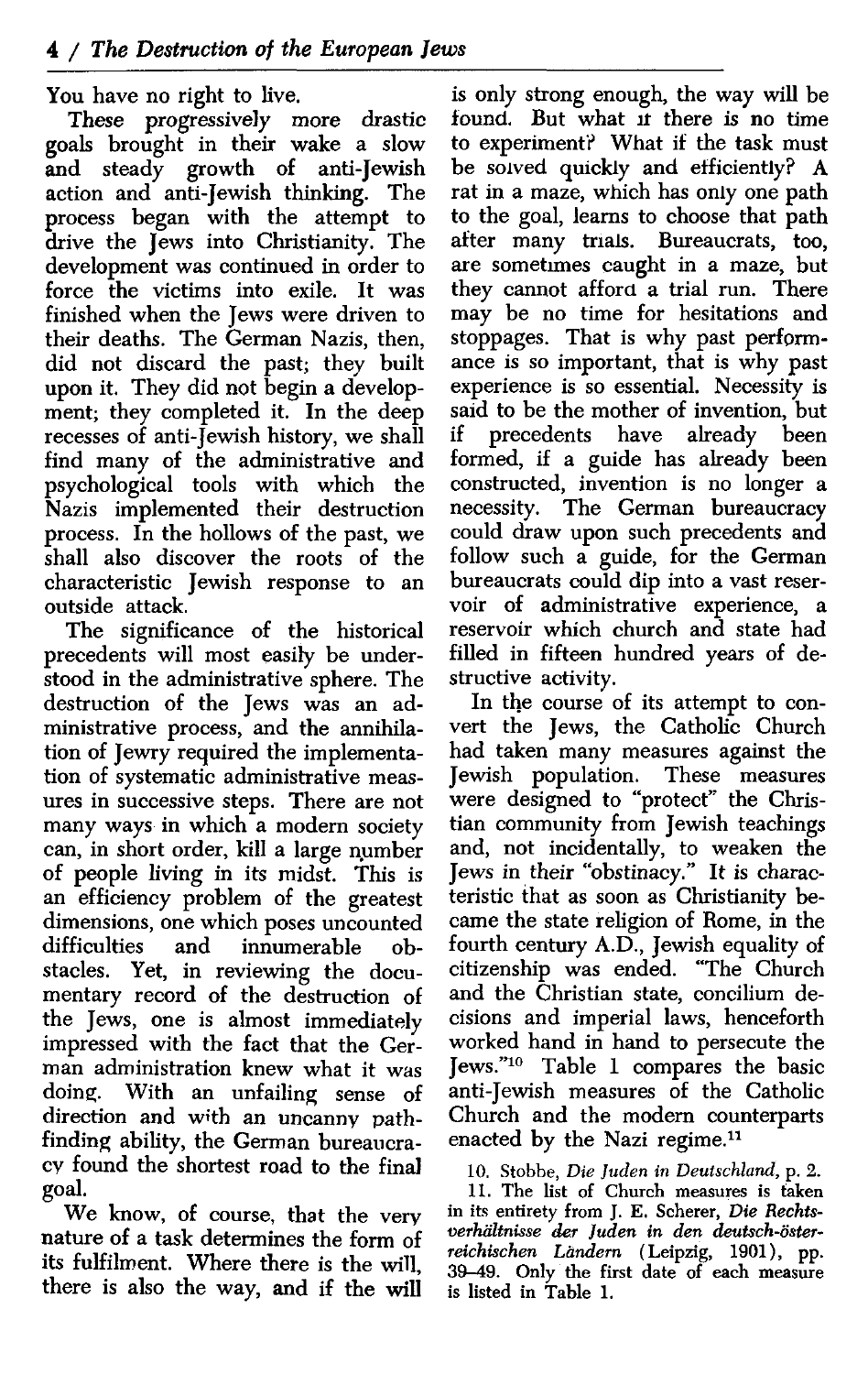TABLE 1 / Canonical and Nazi Anti-Jewish Measures

## CANONICAL LAW

- Prohibition of intermarriage and of sexual intercourse between Christians and Jews, Synod of Elvira, 306
- Jews and Christians not permitted to eat together, Synod of Elvira, 306
- Jews not allowed to hold public office, Synod of Clermont, 535
- Jews not allowed to employ Christian servants or possess Christian slaves, 3d Synod of Orleans, 538
- Jews not permitted to show themselves in the streets during Passion Week, 3d Synod of Orleans, 538
- Burning of the Talmud and other books, 12th Synod of Toledo, 681
- Christians not permitted to patronize Jewish doctors, Trulanic Synod, 692
- Christians not permitted to live in Jewish homes, Synod of Narbonne, 1050
- Jews obliged to pay taxes for support of the Church to the same extent as Christians, Synod of Gerona, 1078
- Prohibition of Sunday work, Synod of Szabolcs, 1092
- Jews not permitted to be plaintiffs, or witnesses against Christians in the Courts, 3d Lateran Council, 1179, Canon 26
- Jews not permitted to withhold inheritance from descendants who had accepted Christianity, 3d Lateran Council, 1179, Canon 26
- The marking of Jewish clothes with a badge, 4th Lateran Council, 1215, Canon 68 ( Copied from the legislation by Caliph Omar II [634—44], who had decreed that Christians wear blue belts and Jews, yellow belts.)
- Construction of new synogogues prohibited, Council of Oxford, 1222
- Christians not permitted to attend Jewish ceremonies, Synod of Vienna, 1267
- Jews not permitted to dispute with simple Christian people about the tenets of the Catholic religion, Synod of Vienna, 1267

## NAZI MEASURE

- Law for the Protection of German Blood and Honor, September 15, 1935 (RGB1 I, 1146.)
- Jews barred from dining cars ( Transport Minister to Interior Minister, December 30, 1939, Document NG-3995.)
- Law for the Re-establishment of the Professional Civil Service, April 7, 1933 (RGB1 I, 175.)
- Law for the Protection of German Blood and Honor, September 15, 1935 (RGB1 I, 1146.)
- Decree authorizing local authorities to bar Jews from the streets on certain days (i.e., Nazi holidays), December 3, 1938 (RGB1 I, 1676.)
- Book burnings in Nazi Germany
- Decree of July 25, 1938 (RGB1 I, 969.)
- Directive by Göring providing for concentration of Jews in houses, December 28, 1938 (Borman to Rosenberg, January 17. 1939, PS-69.)
- The "Sozialausgleichsabgabe" which provided that Jews pay a special income tax in lieu of donations for Party purposes imposed on Nazis, December 24, 1940 {RGB1  $\hat{I}$ , 1666.)
- Proposal by the Party Chancellery that Jews not be permitted to institute civil suits, September 9, 1942 (Bormann to Justice Ministry, September 9, 1942, NG-151.)
- Decree empowering the Justice Ministry to void wills offending the "sound judgment of the people," July 31, 1938 (RGB1 I, 937.)
- Decree of September 1, 1941 (RGB1 I, 547.)
- Destruction of synagogues in entire Reich, November 10, 1938 (Heydrich to Goring, November 11, 1938, PS-3058.)
- Friendly relations with Jews prohibited, October 24, 1941 (Gestapo directive, L -15.)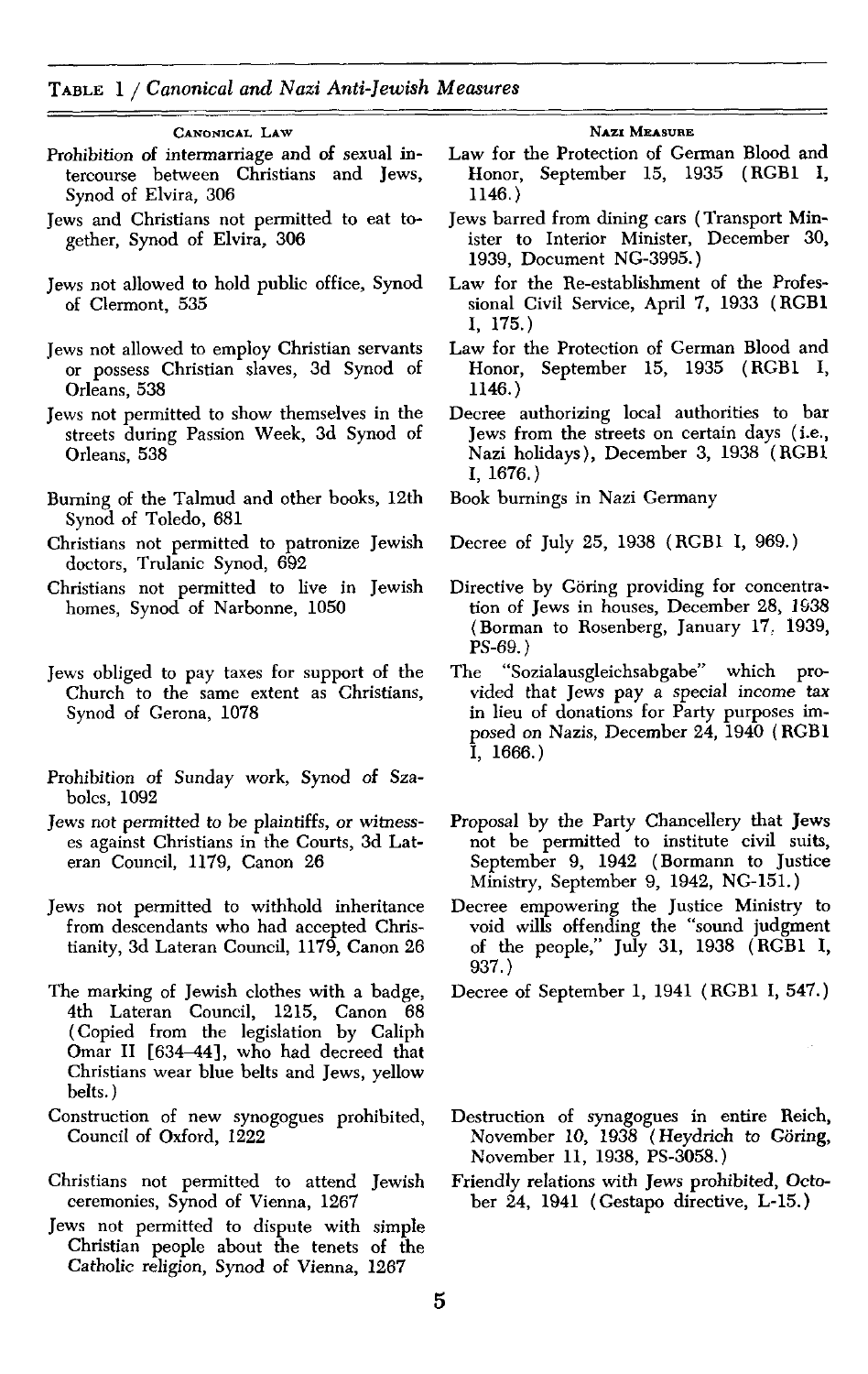TABLE 1 / *Canonical and Nazi Anti-Jewish Measures (Continued)* 

CANONICAL LAW

Compulsory ghettos, Synod of Breslau, 1267

- Christians not permitted to sell or rent real estate to Jews, Synod of Ofen, 1279
- Adoption by a Christian of the Jewish religion or return by a baptized Jew to the Jewish religion defined as a heresy, Synod of Mainz, 1310
- Sale or transfer of Church articles to Jews prohibited, Synod of Lavour, 1368
- Jews not permitted to act as agents in the conclusion of contracts between Christians, especially marriage contracts, Council of Basel, 1434, Sessio XIX
- Jews not permitted to obtain academic degrees, Council of Basel, 1434, Sessio XIX

No summation of the canonical law can be as revealing as a description of the Rome ghetto, maintained by the Papal State until the occupation of the city by the Royal Italian Army in 1870. A German journalist who visited the ghetto in its closing days published such an account in the *Neue Freie Presse.12* The ghetto consisted of a few damp, dark, and dirty streets, into which 4700 human creatures had been packed tightly *(eingepfercht)*.

To rent any house or business establishment outside of the ghetto boundaries, the Jews needed the permission of the Cardinal Vicar. Acquisition of real estate outside the ghetto was prohibited. Trade with industrial products or books was prohibited. Higher schooling was prohibited. The professions of lawyer, druggist, notary, painter, and architect were prohibited. A Jew could be a doctor, provided that he confined his practice to Jewish

12. Carl Eduard Bauernschmid in Neue *F reie Presse,* May 17, 1870, reprinted in Allgemeine Zeitung des Judenthums (Leipzig), July 19, 1870, pp. 580-82.

NAZI MEASURE

- Order by Heydrich, September 21, 1939 (PS-3363.)
- Decree providing for compulsory sale of Jewish real estate, December 3, 1938 (RGB1 I, 1709.)
- Adoption by a Christian of the Jewish religion places him in jeopardy of being treated as a Jew, Decision by Oberlandesgericht Königsberg, 4th Zivilsenat, June 26, 1942 *( D ie Judenfrage [Vertrauliche Beilage*], November 1, 1942, pp. 82-83.)
- Decree of July 6, 1938, providing for liquidation of Jewish real estate agencies, brokerage agencies, and marriage agencies catering to non-Jews (RGB1 I, 823.)
- Law against Overcrowding of German Schools and Universities, April 25, 1933 (RGB1 I, 225.)

patients. No Jew could hold office. Jews were required to pay taxes like everyone else and, in addition, the following: (1) a yearly stipend for the upkeep of the Catholic officials who supervised the Ghetto Finance Administration and the Jewish community organization; (2) a yearly sum of 5250 lira to the Casa Pia for missionary work among Jews; (3) a yearly sum of 5250 lira to the Cloister of the Converted for the same purpose. In return, the Papal State expended a yearly sum of 1500 lira for welfare work. But no state money was paid for education or the care of the sick.

The papal regime in the Rome ghetto gives us an idea of the cumulative effect of the canonical law. *This* was its total result. Moreover, the policy of the Church gave rise not only to ecclesiastical regulations; for more than a thousand years, the will of the Church was also enforced by the state. The decisions of the synods and councils became basic guides for state action. Every medieval state copied the canonical law and elaborated upon it.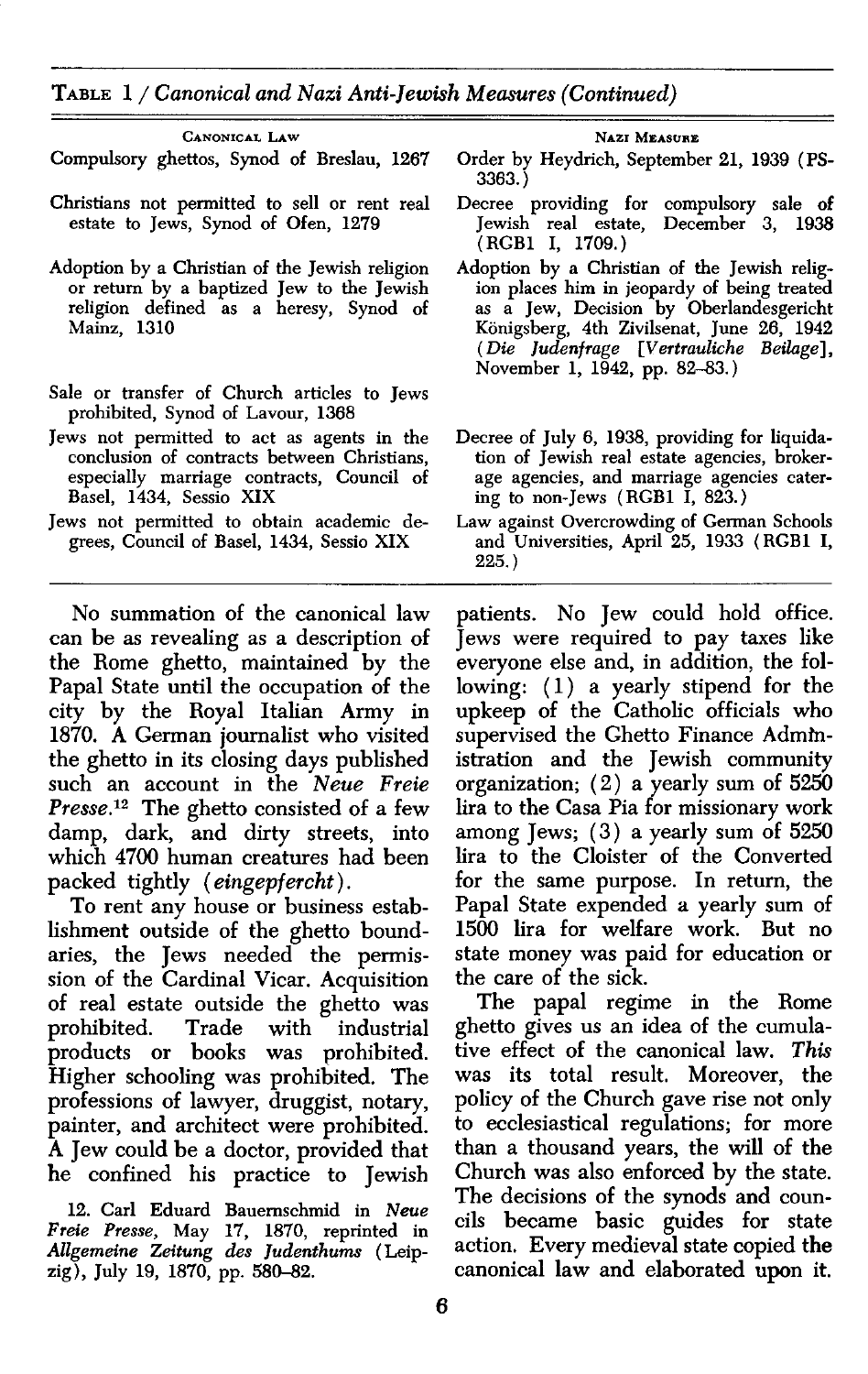Thus there arose an "international medieval Jewry law" which, in fact, continued to develop until the eighteenth century. The governmental refinements and elaborations of the clerical regime may briefly be noted in Table 2, which shows also the Nazi versions.

These are some of the precedents which were handed down to the Nazi bureaucratic machine. To be sure, not all the lessons of the past were still remembered in 1933; much had been obscured by the passage of time. That is particularly true of negative principles, such as the avoidance of riots and pogroms. In 1406, the state sought to make profits from mob violence in the Jewish quarter of Vienna. Christians suffered greater losses in this pogrom than Jews, because the Jewish pawnshops, which went up in smoke during the great ghetto fire, contained the possessions of the very people who

|  |  |  |  | TABLE 2 / Pre-Nazi and Nazi Anti-Jewish Measures |  |
|--|--|--|--|--------------------------------------------------|--|
|--|--|--|--|--------------------------------------------------|--|

PRE-NAZI STATE DEVELOPMENT

- Per capita protection tax (der goldene Opfer*pfennig)* imposed upon Jews by King Ludwig the Bavarian, 1328-1337 (Stobbe, *Die Juden in Deutschland,* p. 31.)
- The property of Jews slain in a German city considered as public property, "because the Jews with their possessions belong to the Reich chamber," provision in the 14thcentury code *Regulae juris "A d decus*" (Kisch, *Jew s in M edieval Germany,* pp. 360-61, 560-61.)
- Confiscation of Jewish claims against Christian debtors at the end of the 14th-century in Nuremberg (Stobbe, *Die Juden in Deutschland,* p. 58.)
- "Fines": for example, the Regensburg fine for "killing Christian child," 1421 *(Ibid .,* pp. 77-79.)
- Marking of documents and personal papers identifying possessor or bearer as a Jew (Zosa Szajkowski, "Jewish Participation in the Sale of National Property during the French Revolution," *Jew ish Social Studies*, 1952, p. 291n.)
- Ca. 1800, the Jewish poet Ludwig Börne had to have his passport marked "Jud" von Frankfurt," (Heinrich Graetz, *Volkstümliche G eschichte der Juden* [Berlin-Vienna, 1923], III, 373-74.)
- Marking of houses, special shopping hours, and restrictions of movement, 17th century, Frankfurt ( *Ibid.,* pp. 387-88. )
- Compulsory Jewish names in 19th-century bureaucratic practice (Leo M. Friedman, "American Jewish Names," *Histórica Judaica* [October, 1944], p. 154.)

## NAZI MEASURE

- 13th Ordinance to the Reich Citizenship Law providing that the property of a Jew be confiscated after his death, July 1, 1943 (RG B1 I, 372.)
- 11th Ordinance to the Reich Citizenship Law, November 25, 1941 (RGB1 I, 722.)
- Decree for the "Atonement Payment" by the Jews, November 12, 1928 (RGB1 I, 1579.)
- Decree providing for identification cards, July 23, 1938 (RGB1 I, 922.)
- Decree providing for marking of passports, October 5, 1938 (RGB1 I, 1342.)

- Marking of Jewish apartments ( *Jüdisches N achrichtenblatt* [Berlin], April 17, 1942.)
- Decree providing for movement restrictions, September 1, 1941 (RGB1 I, 547.)
- Decree of January 5, 1937 (RGB $1$  I, 9.)
- Decree of August 17, 1938 (RGB1 I, 1044.)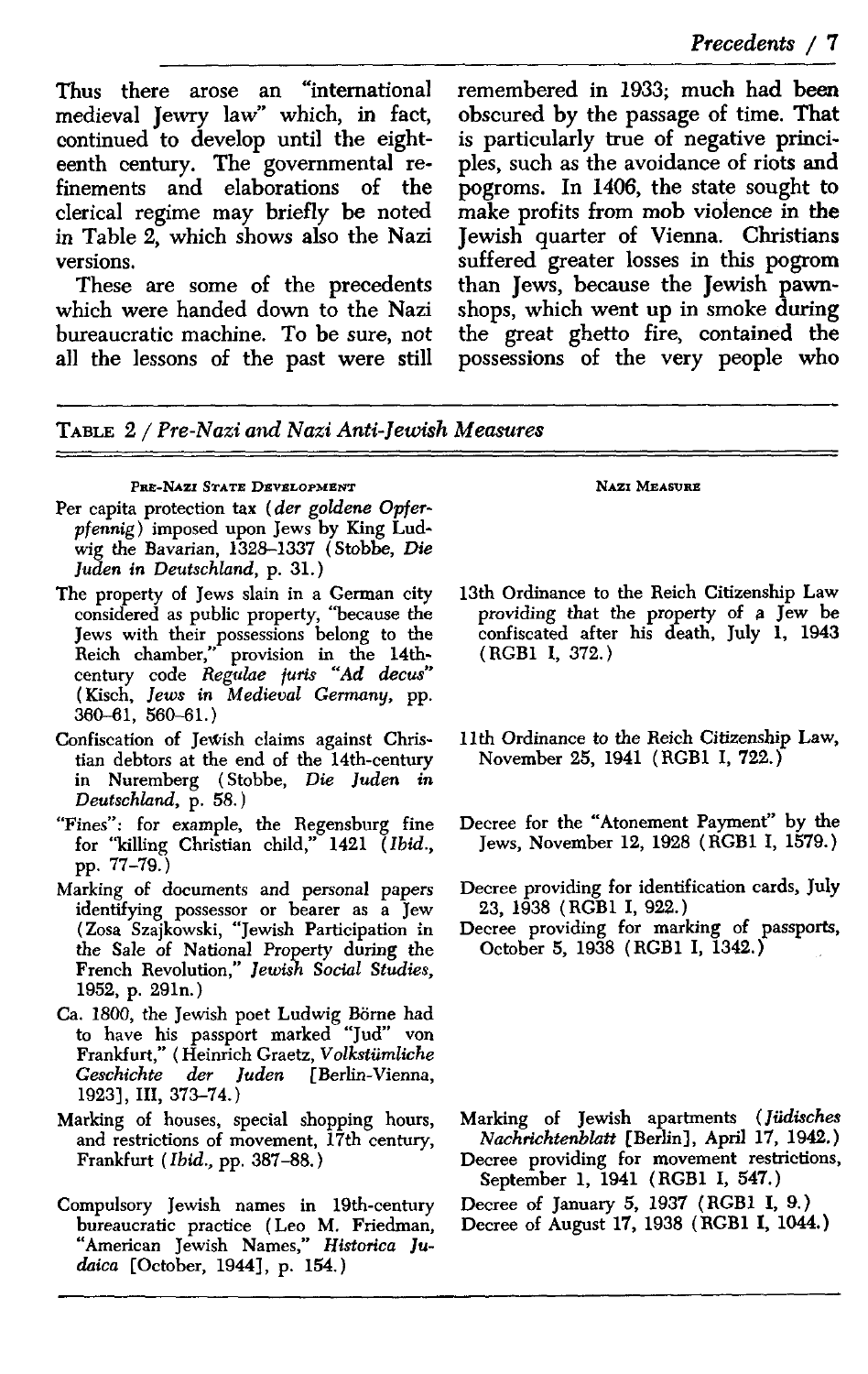were rioting in the streets.<sup>13</sup> This experience was all but forgotten when, in November, 1938, Nazi mobs surged once more into Jewish shops. The principal losers now were German insurance companies, who had to pay German owners of the damaged buildings for the broken window glass.14 A historical lesson had to be learned all over again.

If some old discoveries had to be made anew, it must be stressed that many a new discovery had not even been fathomed of old. The administrative precedents, created by church and state, were in themselves incomplete. The destructive path, charted in past centuries, was an interrupted path. The anti-Jewish policies of conversion and expulsion could carry destructive operations only up to a point. These policies were not only goals; they were also limits, before which the bureaucracy had to stop and beyond which it could not pass. Only the removal of these restraints could bring the development of destructive operations to its fullest potentiality. That is why the Nazi administrators became improvisers and innovators; that is also why the German bureaucracy under Hitler did infinitely more damage in twelve years than the Catholic Church was capable of in twelve centuries.

The administrative precedents, however, are not the only historical determinants with which we are concerned. In a Western society, destructive activity is not just a technocratic phenomenon. The problems arising in a destruction process are not only administrative but also psychological. A Christian is commanded to choose good and to reject evil. The greater his destructive task, therefore, the more potent are the moral obstacles

13. Otto Stowasser, "Zur Geschichte der Wiener Geserah," *Vierteljahrschrift fiir Sozial*und Wirtschaftsgeschichte, XVI (1922), 117. 14. See pp. 26-28.

in his way. These obstacles must be removed — the internal conflict must somehow be resolved. One of the principal means through which the perpetrator will attempt to clear his conscience is by clothing his victim in a mantle of evil, by portraying the victim as an object that must be destroyed.

In recorded history, we find many such portraits. Invariably, they are floating — effusively, like clouds through the centuries and over the continents. Whatever their origins and whatever their destinations, the function of these stereotypes is always the same. They are used as justifications for destructive thinking; they are employed as excuses for destructive action.

The Nazis needed such a stereotype. They required just such an image of the Jew. It is therefore of no little significance that, when Hitler came to power, the image was already there. The model was already fixed. When Hitler spoke about the Jew, he could speak to the Germans in familiar language. When he reviled his victim, he resurrected a medieval conception. When he shouted his fierce anti-Jewish attacks, he awakened his Germans as if from slumber to a long-forgotten challenge. How old, precisely, are these charges? Why did they have such an authoritative ring?

The picture of the Jew which we encounter in Nazi propaganda and Nazi correspondence had been drawn several hundred years before. Martin Luther had already sketched the main outlines of that portrait, and the Nazis, in their time, had little to add to it. We shall look here at a few excerpts from Luther's book *About the Jews and Their Lies.* In doing so, let it be stressed that Luther's ideas were shared by others in his century, and that the mode of his expression was the style of his times. His work is